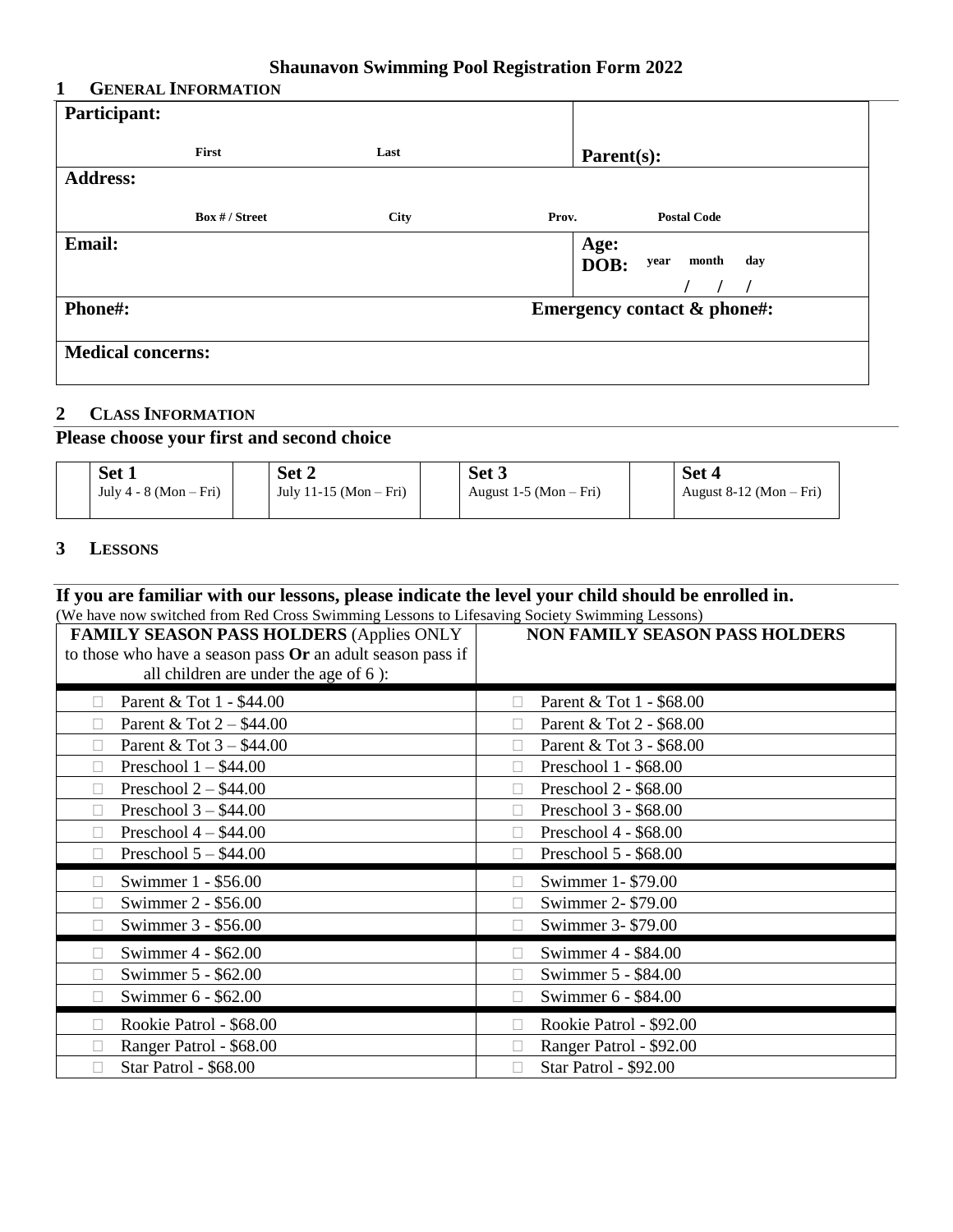# **If you are not familiar with our lessons, please provide the following information:**

| Has your child ever taken swimming lessons?                                                                              | <b>Estimated date of last</b>           | <b>Preferred Class:</b>                |  |  |
|--------------------------------------------------------------------------------------------------------------------------|-----------------------------------------|----------------------------------------|--|--|
|                                                                                                                          | lessons:                                |                                        |  |  |
| Yes<br>No If yes where:                                                                                                  |                                         | Instructor or Parent/Tot               |  |  |
| Indicate your child's skill level in the following areas on a 1-5 scale.                                                 |                                         |                                        |  |  |
| 1-never attempted 2-cannot perform w/assistance 3-Can perform w/assistance 4- needs little assistance 5-Can perform well |                                         |                                        |  |  |
| <b>Beginner Skills</b>                                                                                                   | <b>Intermediate Skills</b>              | <b>Advanced Skills</b>                 |  |  |
| Splashing in Water                                                                                                       | Front float                             | Backstroke                             |  |  |
| Walking in waist deep water                                                                                              | Back float                              | Sidestroke                             |  |  |
| Submerging face in water                                                                                                 | Kicking action                          | <b>Breaststroke</b>                    |  |  |
| <b>Blowing bubbles</b>                                                                                                   | Push off wall and kick                  | Dolphin Kick                           |  |  |
| Instructor holding child in water                                                                                        | Jump into pool –caught by<br>instructor | Front crawl with rhythmic breathing    |  |  |
| Instructor assisted jump into pool                                                                                       | Arm stroke on front                     | Treading water                         |  |  |
| Front float with flotation device                                                                                        | Arm stroke on back                      | Standing dives                         |  |  |
| Back float with flotation device                                                                                         | Elementary backstroke                   | <b>Butterfly</b>                       |  |  |
| Kicking action with flotation device                                                                                     | Sitting and kneeling dive               | Underwater swimming                    |  |  |
| Push off wall toward instructor                                                                                          | Use of a lifejacket                     | Safety skills – reach and throw assist |  |  |
| Rhythmic breathing (bobbing)                                                                                             | Front stroke with side                  | Swimming multiple lengths of the pool  |  |  |
|                                                                                                                          | breathing                               |                                        |  |  |

## **4 PASSES**

| Please indicate the type of pass you would like to purchase:                                                                                                                                                                                                                                                                                                                                                                                   |                                                                                                                                                                    |  |
|------------------------------------------------------------------------------------------------------------------------------------------------------------------------------------------------------------------------------------------------------------------------------------------------------------------------------------------------------------------------------------------------------------------------------------------------|--------------------------------------------------------------------------------------------------------------------------------------------------------------------|--|
| <b>Season Passes</b>                                                                                                                                                                                                                                                                                                                                                                                                                           | <b>Season &amp; Fitness Passes</b>                                                                                                                                 |  |
| Family \$238.00 - For up to 2 parents/guardians<br>and immediate children living at home (students<br>18-21 included with valid student ID). No Limit<br>to the number of children as long as they are<br>within the requirements. Grandparents and other<br>extended family cannot be included unless they<br>are the child's legal guardian.<br>Please provide the names $&$ date of birth of<br>family members that will be using the pass: | Family & includes ALL lane swim &<br>aquasize for season \$325.00<br>Please provide the names $\&$ date of birth of<br>family members that will be using the pass: |  |
| Adult (18+) \$147.00                                                                                                                                                                                                                                                                                                                                                                                                                           | Adult (18+) & Includes ALL lane swim $\&$<br>aquasize for season \$229.00                                                                                          |  |
| Youth (6-17) \$114.00                                                                                                                                                                                                                                                                                                                                                                                                                          | Youth (6-17) & Includes ALL lane swim $\&$<br>aquasize for season \$195.00                                                                                         |  |
| Senior (60+) \$114.00                                                                                                                                                                                                                                                                                                                                                                                                                          | Senior (55+) & Includes ALL lane swim $\&$<br>aquasize for season \$195.00                                                                                         |  |
| <b>Monthly Pass</b>                                                                                                                                                                                                                                                                                                                                                                                                                            | 14 day (two week) Punch Pass                                                                                                                                       |  |
| Family \$119.00                                                                                                                                                                                                                                                                                                                                                                                                                                | Family \$87.00                                                                                                                                                     |  |
| Adult (18+) \$82.00                                                                                                                                                                                                                                                                                                                                                                                                                            | Adult $(18+)$ \$ 55.00                                                                                                                                             |  |
| Youth $(6-17)$ \$67.00                                                                                                                                                                                                                                                                                                                                                                                                                         | Youth $(6-17)$ \$44.00                                                                                                                                             |  |
| Senior (55+) \$ 67.00                                                                                                                                                                                                                                                                                                                                                                                                                          | Senior (55+) \$44.00                                                                                                                                               |  |